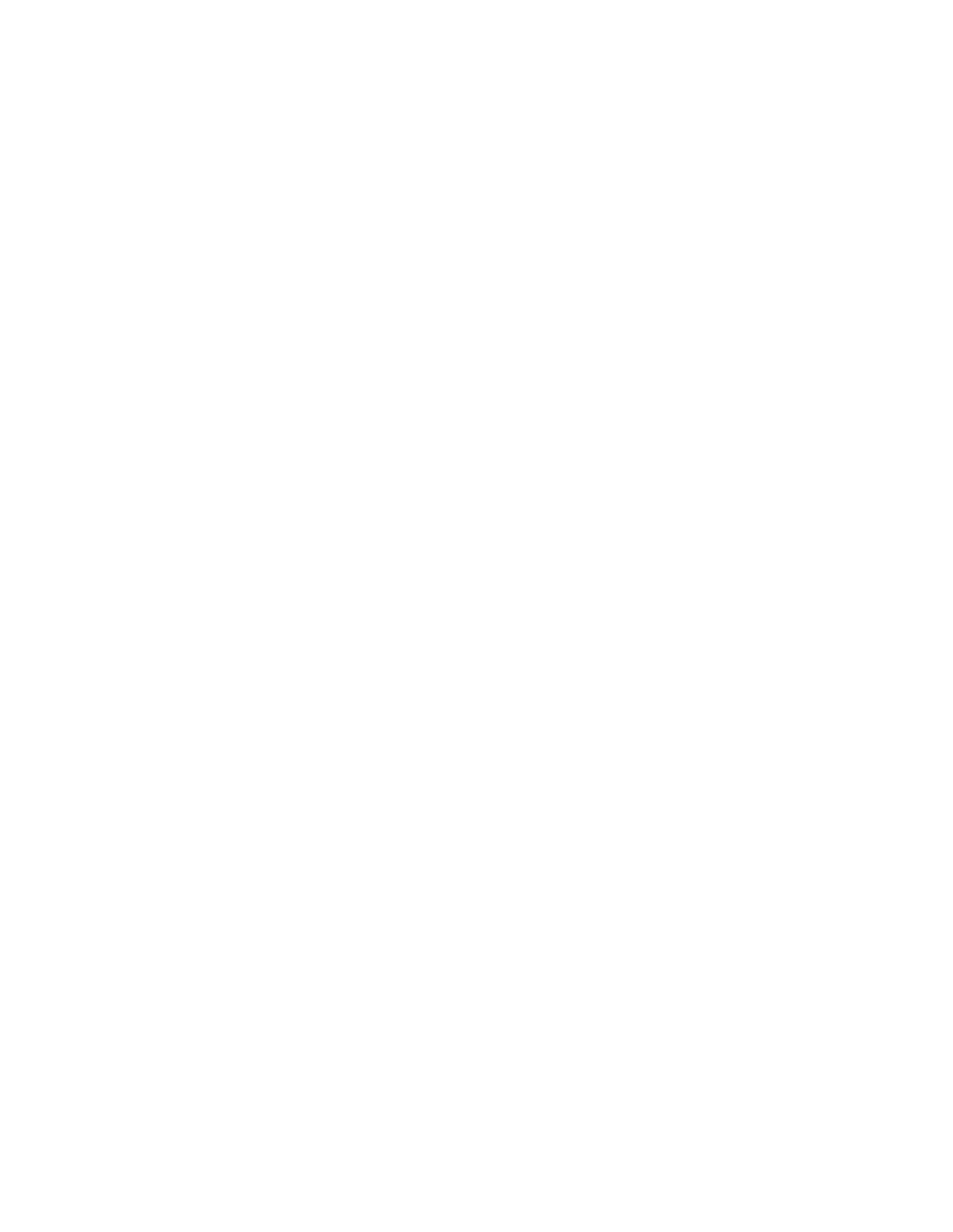# Nonbinary LDPC Convolutional Codes for High-Dimensional Modulations

Tian Xia<sup>1,2</sup>, Toshiaki Koike-Akino<sup>1</sup>, David S. Millar<sup>1</sup>, Keisuke Kojima<sup>1</sup>, Kieran Parsons<sup>1</sup>, Yoshikuni Miyata<sup>3</sup>, Kenya Sugihara<sup>3</sup>, Wataru Matsumoto<sup>3</sup>

<sup>1</sup> *Mitsubishi Electric Research Labs. (MERL), 201 Broadway, Cambridge, MA 02139, USA. koike@merl.com* <sup>2</sup> *School of Electrical Engineering and Computer Science, Louisiana State University, Baton Rouge, LA 70803, USA.* <sup>3</sup> *Information Technology R&D Center, Mitsubishi Electric Corporation, 5-1-1, Ofuna, 247-8501, Japan.*

**Abstract:** We show a great potential of nonbinary (NB) LDPC convolutional codes in lowlatency decoding for HDM. We show that NB-LDPC can provide considerable performance improvement compared to conventional BICM-ID, which requires soft-decision feedback.

OCIS codes: (060.4510) Optical communications, (060.1660) Coherent communications, (060.4080) Modulation.

## 1. Introduction

Capacity-achieving low-density parity-check (LDPC) codes have been used for modern optical communications systems [1–8]. Further performance improvement can be provided by introduction of high-dimensional modulation (HDM) [9–15], which directly increases the minimum Euclidean distance by extending the modulation dimension. For HDM, a conventional bit-interleaved coded-modulation (BICM) does not perform well compared to BICM with iterative demodulation (BICM-ID) [15]. However, BICM-ID requires labeling optimization and a soft-decision feedback to the demodulator. Hence, BICM-ID can be less practical due to the high complexity and large latency. By contrast, with nonbinary (NB)-LDPC codes, turbo demodulation is not needed as addressed in [12]. This is a great advantage of NB-LDPC compared to BICM-ID. However, the major obstacle lies in the fact that the decoder complexity increases with the Galois field size. This complexity issue may be mitigated by an introduction of LDPC convolutional codes (CC) with windowed decoding [4, 5], as suggested in our theoretical analysis [8]. In this paper, we show a significant performance gain provided by NB-LDPC-CC for HDM in comparison to BICM-ID.

# 2. LDPC-coded HDM



Fig. 1: Schematic of binary LDPC-HDM and NB-LDPC-HDM.

Let  $\alpha$ b $\beta$ D HDM [13] be defined such that there are  $M = 2^{\alpha}$  constellation points and each constellation point has coordinates in  $\beta$  dimensions. The system diagrams for binary (B) LDPC-HDM and NB-LDPC-HDM schemes are depicted in Fig. 1. For B-LDPC-HDM, at the transmitter side,  $\alpha$  consecutive coded bits will be modulated to an  $\alpha b\beta D$ HDM block; at the receiver side, the HDM demodulator, BICM-ID, and B-LDPC decoder accomplish the iterative demodulation and decoding. Let  $N_{\text{iter}}$  be the number of turbo demodulations for BICM-ID. For example with  $N_{\text{iter}} = 0$ ,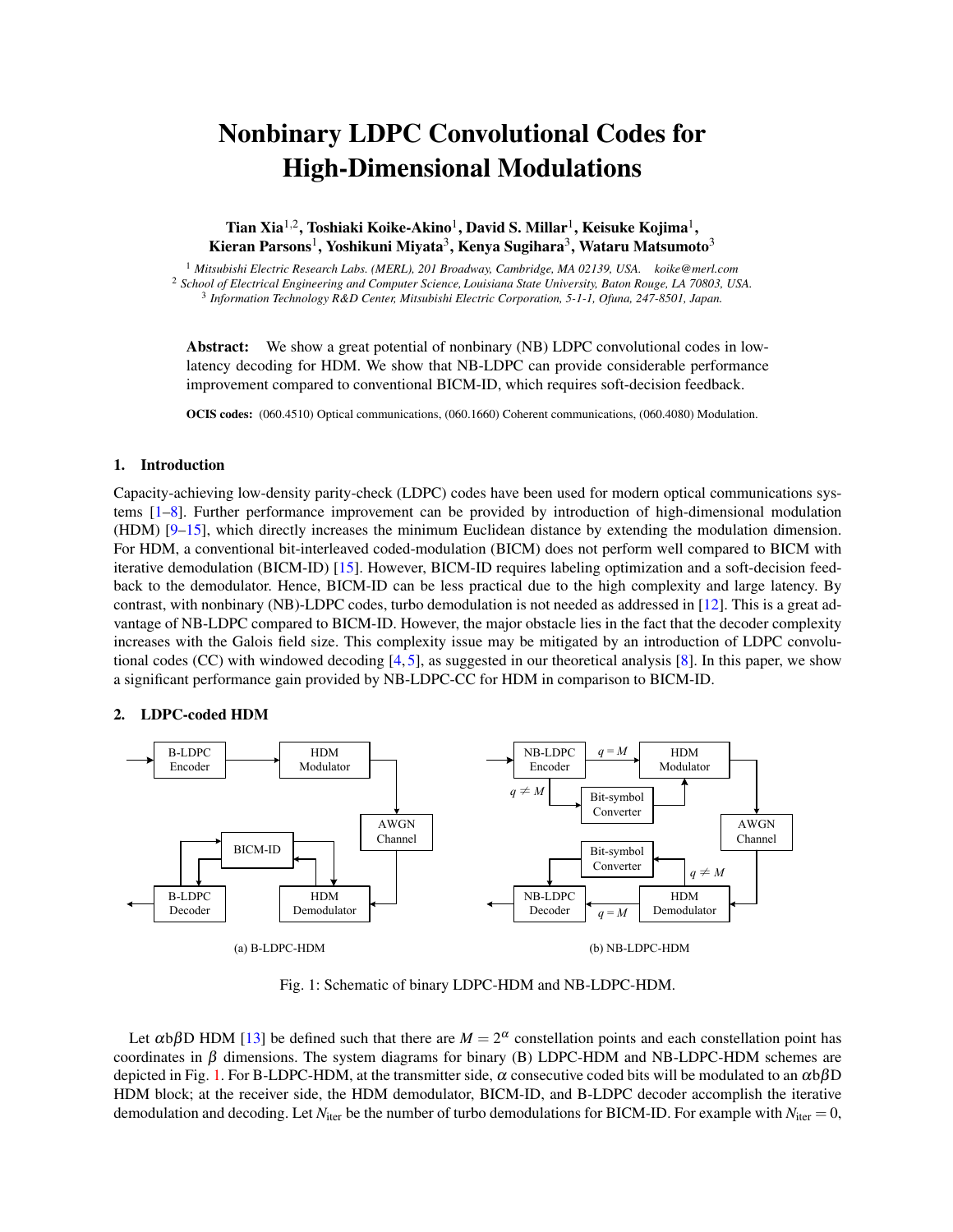there is no feedback from the LDPC decoder to the demodulator, leading to the conventional BICM. Although this feedback mechanism improves the performance for HDM, the decoding latency increases significantly.

For NB-LDPC-HDM, if the Galois field size *q* is the same as the HDM modulation order *M*, one coded symbol generates one modulated block and the demodulator output can be directly used as input for the NB-LDPC decoder. This motivates us to use NB-LDPC even though a larger Galois field size increases the decoding complexity. When combining convolutional codes with windowed decoding, the complexity issue can be compensated as analyzed in [8].



#### 3. Performance Results

Fig. 2: Post-LDPC BER performance for 4D and 8D modulations.

We evaluate the bit-error-rate (BER) performances of binary and nonbinary LDPC codes over different HDM in terms of  $E_b/N_0$ , where  $E_b$  is the energy per bit and  $N_0$  is the noise spectrum density. The BER performance with 1D modulation, i.e., binary phase-shift keying (BPSK), is also evaluated as a reference. We consider the protograph-based LDPC-CC over  $GF(2)$ ,  $GF(4)$ , and  $GF(16)$  with a code rate of 0.78 and a binary codeword length of 38400. Using quasi-cyclic design technique proposed in [16], we designed a girth-8 (3*,*15*,*20*,L*) LDPC-CC, where check-node degrees are 15, variable-node degrees are 3, truncation length is 20, and graph-lifting factor *L* is chosen according to the Galois field size  $(q = 2, 4, 16)$ . We use 2b4D and 4b8D modulation schemes [13], whose minimum Euclidean distances are, respectively, 1*.*25 dB and 3*.*01 dB better than the BPSK modulation.

Fig. 2(a) shows the BER performances of binary and nonbinary LDPC codes over GF(4) with 4D modulation. We can observe the significant benefit by combining NB-LDPC-CC with HDM. By contrast, the NB-LDPC-CC has a very